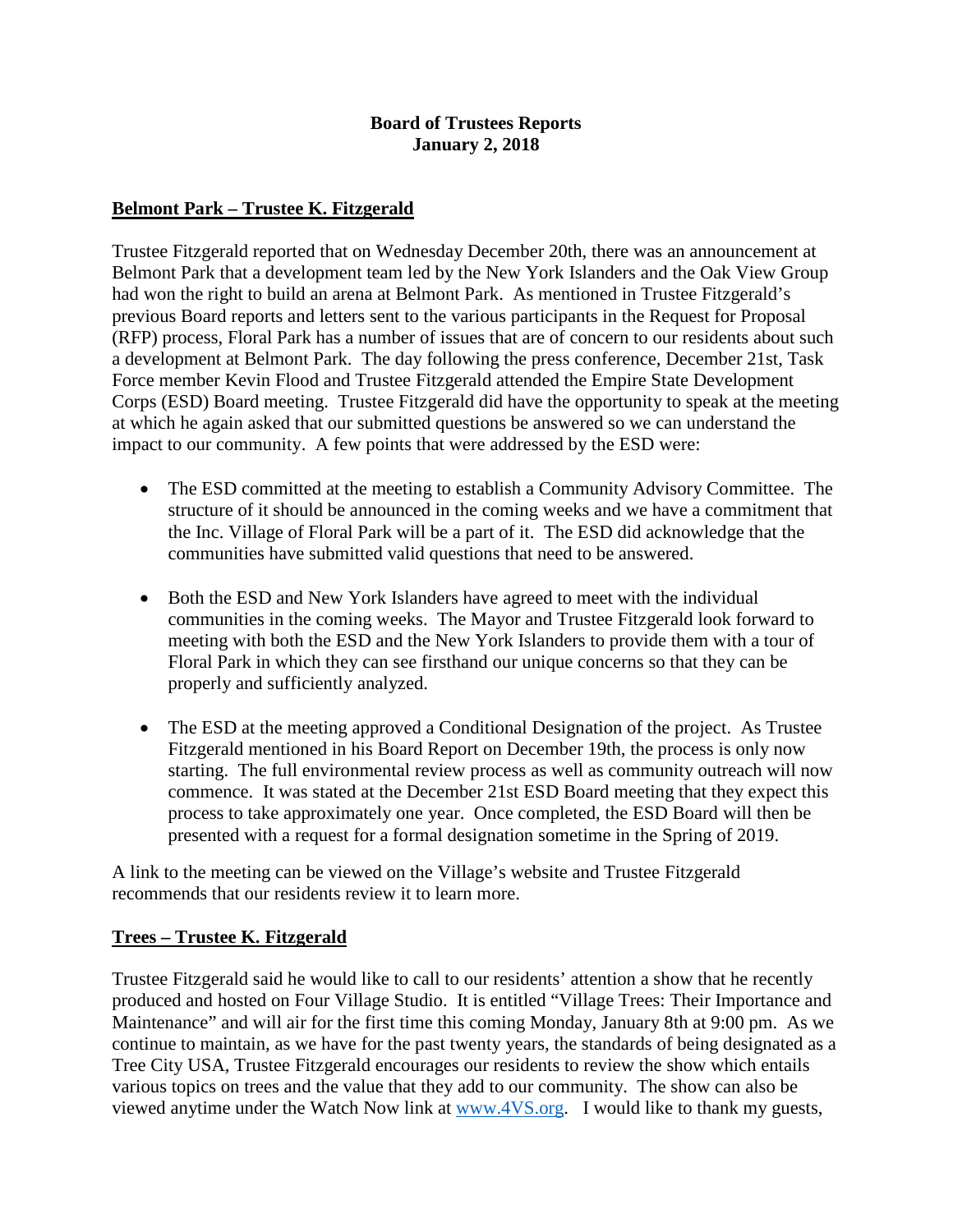licensed Arborist Richard Gibney, resident Kevin Flood and Studio Manager James Green for his efforts in producing this show as well as the talented group of volunteers behind the camera and soundboard that made the show possible.

# **Department of Public Works – Trustee K. Fitzgerald**

Trustee Fitzgerald said he would like to thank our hard working members of the Department of Public Works who have been out working during this cold spell. Their work is much appreciated by our residents.

Trustee Fitzgerald wished everyone a very Happy New Year!

# **Fire Department- Trustee L. Pombonyo**

Trustee Pombonyo announced that 2018 will be an important year as the Floral Park Fire Department celebrates its 125th anniversary. Established in 1893, the FPFD has responded to countless Signal 10s (building fires) and related emergencies, as well as medical emergency calls. All of Floral Park will be invited to join our fire department in celebrating its rich history of service to our Village. Stay tuned for details throughout 2018.

Fire department training will, of course, continue in 2018. Approximately twelve of our current volunteer EMTs are beginning their refresher program, required every three years, for two evenings a week until March. Floral Park residents and businesses can be assured that our fire department's medical and emergency expertise will always be current.

# **Floral Park Holiday Celebrations- Trustee L. Pombonyo**

Trustee Pombonyo thanked all in Floral Park for making our Village sparkle and shine throughout this holiday season. The magnificent lighting displays on our homes, lawns, Christmas trees, businesses, firehouses, and in our parks reflect a strong tradition of holiday spirit and sense of childhood wonder for which Floral Park is famous. Great appreciation goes to our Floral Park Public Works, Fire and Police Departments, residents, civic associations, businesses, and Chambers of Commerce for this year's very festive celebrations.

We wish everyone in Floral Park a very Happy, Healthy and Peaceful New Year!

# **Police Department – Trustee A. Cheng**

Trustee Cheng said that while the Floral Park Fire Department will be celebrating its 125<sup>th</sup> Anniversary in 2018, the Floral Park Police Department will be celebrating its 100<sup>th</sup>! Details are forthcoming regarding the celebration of this great milestone.

Trustee Cheng thanked the Department of Public Works along with the Police Department and Fire Department for continuing to serve the residents of Floral Park in this very frigid weather we are experiencing.